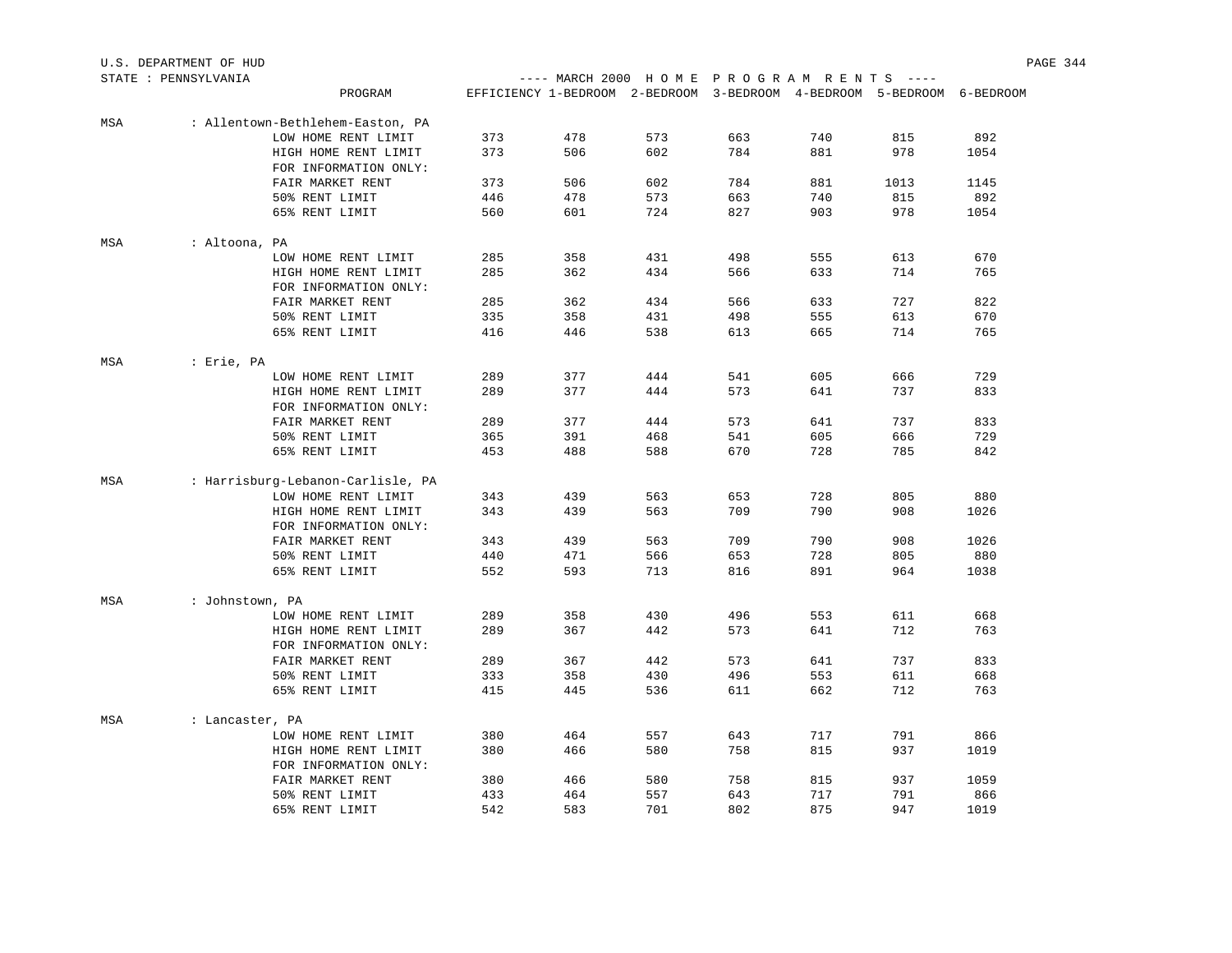|      | U.S. DEPARTMENT OF HUD                 |     |                                                                        |     |     |      |      |      | PAGE 345 |
|------|----------------------------------------|-----|------------------------------------------------------------------------|-----|-----|------|------|------|----------|
|      | STATE : PENNSYLVANIA                   |     | ---- MARCH 2000 HOME PROGRAM RENTS ----                                |     |     |      |      |      |          |
|      | PROGRAM                                |     | EFFICIENCY 1-BEDROOM 2-BEDROOM 3-BEDROOM 4-BEDROOM 5-BEDROOM 6-BEDROOM |     |     |      |      |      |          |
| PMSA | : Newburgh, NY-PA                      |     |                                                                        |     |     |      |      |      |          |
|      | LOW HOME RENT LIMIT                    | 462 | 510                                                                    | 612 | 707 | 788  | 870  | 952  |          |
|      | HIGH HOME RENT LIMIT                   | 462 | 600                                                                    | 734 | 885 | 967  | 1049 | 1131 |          |
|      | FOR INFORMATION ONLY:                  |     |                                                                        |     |     |      |      |      |          |
|      | FAIR MARKET RENT                       | 462 | 600                                                                    | 734 | 931 | 1062 | 1221 | 1380 |          |
|      | 50% RENT LIMIT                         | 476 | 510                                                                    | 612 | 707 | 788  | 870  | 952  |          |
|      | 65% RENT LIMIT                         | 598 | 643                                                                    | 773 | 885 | 967  | 1049 | 1131 |          |
| PMSA | : Philadelphia, PA-NJ                  |     |                                                                        |     |     |      |      |      |          |
|      | LOW HOME RENT LIMIT                    | 486 | 541                                                                    | 650 | 751 | 837  | 925  | 1011 |          |
|      | HIGH HOME RENT LIMIT                   | 486 | 597                                                                    | 738 | 923 | 1032 | 1120 | 1208 |          |
|      | FOR INFORMATION ONLY:                  |     |                                                                        |     |     |      |      |      |          |
|      | FAIR MARKET RENT                       | 486 | 597                                                                    | 738 | 923 | 1158 | 1331 | 1505 |          |
|      | 50% RENT LIMIT                         | 506 | 541                                                                    | 650 | 751 | 837  | 925  | 1011 |          |
|      | 65% RENT LIMIT                         | 637 | 684                                                                    | 823 | 942 | 1032 | 1120 | 1208 |          |
| PMSA | : Pittsburgh, PA                       |     |                                                                        |     |     |      |      |      |          |
|      | LOW HOME RENT LIMIT                    | 378 | 418                                                                    | 501 | 580 | 646  | 713  | 780  |          |
|      | HIGH HOME RENT LIMIT                   | 378 | 463                                                                    | 558 | 699 | 781  | 845  | 909  |          |
|      | FOR INFORMATION ONLY:                  |     |                                                                        |     |     |      |      |      |          |
|      | FAIR MARKET RENT                       | 378 | 463                                                                    | 558 | 699 | 781  | 898  | 1015 |          |
|      | 50% RENT LIMIT                         | 390 | 418                                                                    | 501 | 580 | 646  | 713  | 780  |          |
|      | 65% RENT LIMIT                         | 487 | 523                                                                    | 630 | 719 | 783  | 845  | 909  |          |
| MSA  | : Reading, PA                          |     |                                                                        |     |     |      |      |      |          |
|      | LOW HOME RENT LIMIT                    | 300 | 444                                                                    | 548 | 652 | 727  | 803  | 878  |          |
|      | HIGH HOME RENT LIMIT                   | 300 | 444                                                                    | 548 | 684 | 772  | 887  | 1003 |          |
|      | FOR INFORMATION ONLY:                  |     |                                                                        |     |     |      |      |      |          |
|      | FAIR MARKET RENT                       | 300 | 444                                                                    | 548 | 684 | 772  | 887  | 1003 |          |
|      | 50% RENT LIMIT                         | 438 | 470                                                                    | 565 | 652 | 727  | 803  | 878  |          |
|      | 65% RENT LIMIT                         | 551 | 591                                                                    | 711 | 814 | 888  | 961  | 1036 |          |
| MSA  | : Scranton--Wilkes-Barre--Hazleton, PA |     |                                                                        |     |     |      |      |      |          |
|      | LOW HOME RENT LIMIT                    | 289 | 395                                                                    | 475 | 548 | 612  | 675  | 738  |          |
|      | HIGH HOME RENT LIMIT                   | 289 | 404                                                                    | 484 | 604 | 730  | 795  | 854  |          |
|      | FOR INFORMATION ONLY:                  |     |                                                                        |     |     |      |      |      |          |
|      | FAIR MARKET RENT                       | 289 | 404                                                                    | 484 | 604 | 730  | 839  | 948  |          |
|      | 50% RENT LIMIT                         | 368 | 395                                                                    | 475 | 548 | 612  | 675  | 738  |          |
|      | 65% RENT LIMIT                         | 460 | 494                                                                    | 595 | 679 | 737  | 795  | 854  |          |
| MSA  | : Sharon, PA                           |     |                                                                        |     |     |      |      |      |          |
|      | LOW HOME RENT LIMIT                    | 317 | 358                                                                    | 430 | 496 | 553  | 611  | 668  |          |
|      | HIGH HOME RENT LIMIT                   | 317 | 367                                                                    | 442 | 573 | 641  | 712  | 763  |          |
|      | FOR INFORMATION ONLY:                  |     |                                                                        |     |     |      |      |      |          |
|      | FAIR MARKET RENT                       | 317 | 367                                                                    | 442 | 573 | 641  | 737  | 833  |          |
|      | 50% RENT LIMIT                         | 333 | 358                                                                    | 430 | 496 | 553  | 611  | 668  |          |
|      | 65% RENT LIMIT                         | 415 | 445                                                                    | 536 | 611 | 662  | 712  | 763  |          |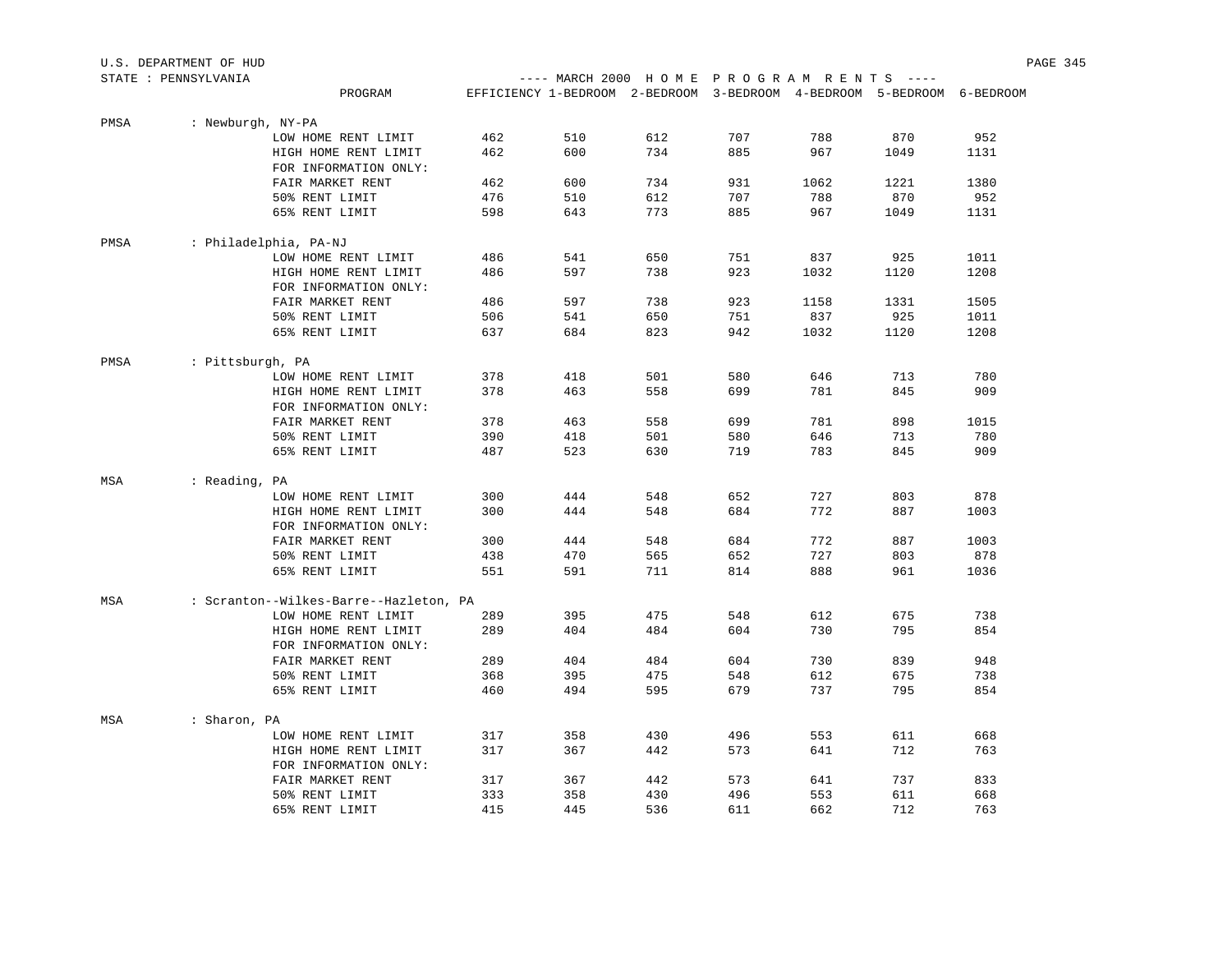| U.S. DEPARTMENT OF HUD |                      |                       |     |                                                                        |     |     |     |      |      | PAGE 346 |
|------------------------|----------------------|-----------------------|-----|------------------------------------------------------------------------|-----|-----|-----|------|------|----------|
| STATE : PENNSYLVANIA   |                      |                       |     | ---- MARCH 2000 HOME PROGRAM RENTS ----                                |     |     |     |      |      |          |
|                        |                      | PROGRAM               |     | EFFICIENCY 1-BEDROOM 2-BEDROOM 3-BEDROOM 4-BEDROOM 5-BEDROOM 6-BEDROOM |     |     |     |      |      |          |
| MSA                    | : State College, PA  |                       |     |                                                                        |     |     |     |      |      |          |
|                        |                      | LOW HOME RENT LIMIT   | 386 | 414                                                                    | 497 | 574 | 641 | 706  | 773  |          |
|                        |                      | HIGH HOME RENT LIMIT  | 415 | 508                                                                    | 624 | 713 | 776 | 836  | 900  |          |
|                        |                      | FOR INFORMATION ONLY: |     |                                                                        |     |     |     |      |      |          |
|                        |                      | FAIR MARKET RENT      | 415 | 508                                                                    | 629 | 824 | 882 | 1014 | 1146 |          |
|                        |                      | 50% RENT LIMIT        | 386 | 414                                                                    | 497 | 574 | 641 | 706  | 773  |          |
|                        |                      | 65% RENT LIMIT        | 482 | 518                                                                    | 624 | 713 | 776 | 836  | 900  |          |
| MSA                    | : Williamsport, PA   |                       |     |                                                                        |     |     |     |      |      |          |
|                        |                      | LOW HOME RENT LIMIT   | 289 | 360                                                                    | 432 | 499 | 556 | 614  | 672  |          |
|                        |                      | HIGH HOME RENT LIMIT  | 289 | 369                                                                    | 444 | 573 | 641 | 716  | 767  |          |
|                        |                      | FOR INFORMATION ONLY: |     |                                                                        |     |     |     |      |      |          |
|                        |                      | FAIR MARKET RENT      | 289 | 369                                                                    | 444 | 573 | 641 | 737  | 833  |          |
|                        |                      | 50% RENT LIMIT        | 336 | 360                                                                    | 432 | 499 | 556 | 614  | 672  |          |
|                        |                      | 65% RENT LIMIT        | 416 | 447                                                                    | 539 | 614 | 666 | 716  | 767  |          |
| MSA                    | : York, PA           |                       |     |                                                                        |     |     |     |      |      |          |
|                        |                      | LOW HOME RENT LIMIT   | 322 | 442                                                                    | 548 | 648 | 723 | 798  | 873  |          |
|                        |                      | HIGH HOME RENT LIMIT  | 322 | 442                                                                    | 548 | 683 | 765 | 879  | 994  |          |
|                        |                      | FOR INFORMATION ONLY: |     |                                                                        |     |     |     |      |      |          |
|                        |                      | FAIR MARKET RENT      | 322 | 442                                                                    | 548 | 683 | 765 | 879  | 994  |          |
|                        |                      | 50% RENT LIMIT        | 436 | 467                                                                    | 561 | 648 | 723 | 798  | 873  |          |
|                        |                      | 65% RENT LIMIT        | 547 | 588                                                                    | 708 | 809 | 882 | 955  | 1029 |          |
|                        |                      |                       |     |                                                                        |     |     |     |      |      |          |
| COUNTY                 | $\ddot{\phantom{a}}$ | Adams County          |     |                                                                        |     |     |     |      |      |          |
|                        |                      | LOW HOME RENT LIMIT   | 283 | 381                                                                    | 505 | 605 | 676 | 745  | 815  |          |
|                        |                      | HIGH HOME RENT LIMIT  | 283 | 381                                                                    | 505 | 655 | 821 | 887  | 954  |          |
|                        |                      | FOR INFORMATION ONLY: |     |                                                                        |     |     |     |      |      |          |
|                        |                      | FAIR MARKET RENT      | 283 | 381                                                                    | 505 | 655 | 829 | 953  | 1077 |          |
|                        |                      | 50% RENT LIMIT        | 407 | 436                                                                    | 523 | 605 | 676 | 745  | 815  |          |
|                        |                      | 65% RENT LIMIT        | 510 | 548                                                                    | 659 | 753 | 821 | 887  | 954  |          |
| COUNTY                 | $\ddot{\phantom{a}}$ | Armstrong County      |     |                                                                        |     |     |     |      |      |          |
|                        |                      | LOW HOME RENT LIMIT   | 287 | 358                                                                    | 430 | 496 | 553 | 611  | 668  |          |
|                        |                      | HIGH HOME RENT LIMIT  | 287 | 380                                                                    | 431 | 563 | 662 | 712  | 763  |          |
|                        |                      | FOR INFORMATION ONLY: |     |                                                                        |     |     |     |      |      |          |
|                        |                      | FAIR MARKET RENT      | 287 | 380                                                                    | 431 | 563 | 707 | 813  | 919  |          |
|                        |                      | 50% RENT LIMIT        | 333 | 358                                                                    | 430 | 496 | 553 | 611  | 668  |          |
|                        |                      | 65% RENT LIMIT        | 415 | 445                                                                    | 536 | 611 | 662 | 712  | 763  |          |
| COUNTY                 | $\ddot{\phantom{a}}$ | Bedford County        |     |                                                                        |     |     |     |      |      |          |
|                        |                      | LOW HOME RENT LIMIT   | 283 | 358                                                                    | 430 | 496 | 553 | 611  | 668  |          |
|                        |                      | HIGH HOME RENT LIMIT  | 283 | 360                                                                    | 431 | 563 | 629 | 712  | 763  |          |
|                        |                      | FOR INFORMATION ONLY: |     |                                                                        |     |     |     |      |      |          |
|                        |                      | FAIR MARKET RENT      | 283 | 360                                                                    | 431 | 563 | 629 | 723  | 817  |          |
|                        |                      | 50% RENT LIMIT        | 333 | 358                                                                    | 430 | 496 | 553 | 611  | 668  |          |
|                        |                      | 65% RENT LIMIT        | 415 | 445                                                                    | 536 | 611 | 662 | 712  | 763  |          |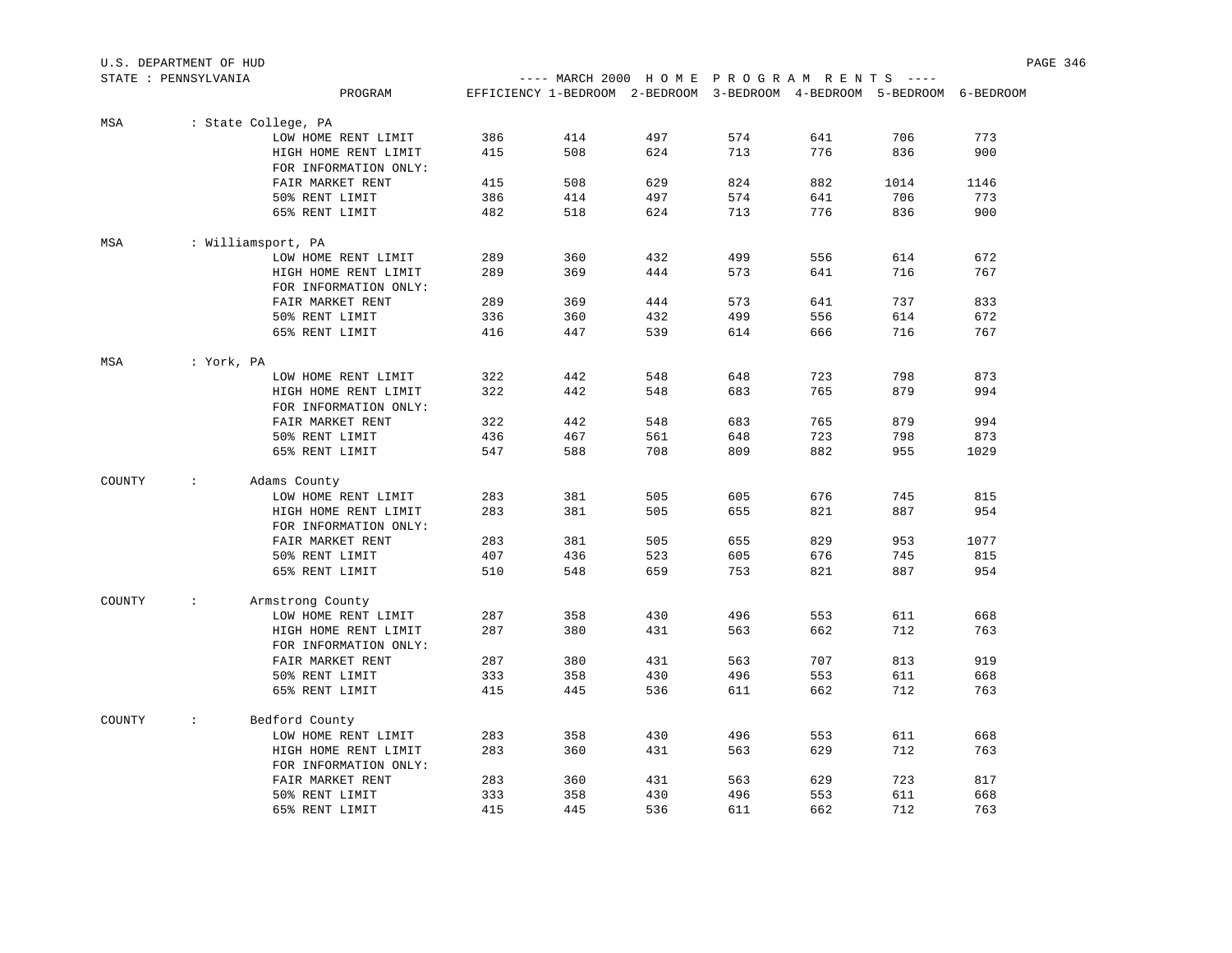| STATE : PENNSYLVANIA |                         |                                  |            |                                                                        |            |     | ---- MARCH 2000 HOME PROGRAM RENTS ---- |            |     |  |  |
|----------------------|-------------------------|----------------------------------|------------|------------------------------------------------------------------------|------------|-----|-----------------------------------------|------------|-----|--|--|
|                      |                         | PROGRAM                          |            | EFFICIENCY 1-BEDROOM 2-BEDROOM 3-BEDROOM 4-BEDROOM 5-BEDROOM 6-BEDROOM |            |     |                                         |            |     |  |  |
| COUNTY               | <b>Barbara</b>          | Bradford County                  |            |                                                                        |            |     |                                         |            |     |  |  |
|                      |                         | LOW HOME RENT LIMIT              | 287        | 358                                                                    | 430        | 496 | 553                                     | 611        | 668 |  |  |
|                      |                         | HIGH HOME RENT LIMIT             | 287        | 364                                                                    | 444        | 581 | 636                                     | 712        | 763 |  |  |
|                      |                         | FOR INFORMATION ONLY:            |            |                                                                        |            |     |                                         |            |     |  |  |
|                      |                         | FAIR MARKET RENT                 | 287        | 364                                                                    | 444        | 581 | 636                                     | 731        | 826 |  |  |
|                      |                         | 50% RENT LIMIT                   | 333        | 358                                                                    | 430        | 496 | 553                                     | 611        | 668 |  |  |
|                      |                         | 65% RENT LIMIT                   | 415        | 445                                                                    | 536        | 611 | 662                                     | 712        | 763 |  |  |
|                      |                         |                                  |            |                                                                        |            |     |                                         |            |     |  |  |
| COUNTY               | $\sim 100$ km s $^{-1}$ | Cameron County                   |            |                                                                        |            |     |                                         |            |     |  |  |
|                      |                         | LOW HOME RENT LIMIT              | 283        | 358                                                                    | 430        | 496 | 553                                     | 611        | 668 |  |  |
|                      |                         | HIGH HOME RENT LIMIT             | 283        | 360                                                                    | 431        | 563 | 629                                     | 712        | 763 |  |  |
|                      |                         | FOR INFORMATION ONLY:            |            |                                                                        |            |     |                                         |            |     |  |  |
|                      |                         | FAIR MARKET RENT                 | 283        | 360                                                                    | 431        | 563 | 629                                     | 723        | 817 |  |  |
|                      |                         | 50% RENT LIMIT                   | 333        | 358                                                                    | 430        | 496 | 553                                     | 611        | 668 |  |  |
|                      |                         | 65% RENT LIMIT                   | 415        | 445                                                                    | 536        | 611 | 662                                     | 712        | 763 |  |  |
| COUNTY               | $\sim$ $\sim$ $\sim$    | Clarion County                   |            |                                                                        |            |     |                                         |            |     |  |  |
|                      |                         | LOW HOME RENT LIMIT              | 283        | 358                                                                    | 430        | 496 | 553                                     | 611        | 668 |  |  |
|                      |                         | HIGH HOME RENT LIMIT             | 283        | 360                                                                    | 431        | 563 | 629                                     | 712        | 763 |  |  |
|                      |                         | FOR INFORMATION ONLY:            |            |                                                                        |            |     |                                         |            |     |  |  |
|                      |                         | FAIR MARKET RENT                 | 283        | 360                                                                    | 431        | 563 | 629                                     | 723        | 817 |  |  |
|                      |                         | 50% RENT LIMIT                   | 333        | 358                                                                    | 430        | 496 | 553                                     | 611        | 668 |  |  |
|                      |                         | 65% RENT LIMIT                   | 415        | 445                                                                    | 536        | 611 | 662                                     | 712        | 763 |  |  |
| COUNTY               | $\sim$ 100 $\pm$        | Clearfield County                |            |                                                                        |            |     |                                         |            |     |  |  |
|                      |                         | LOW HOME RENT LIMIT              | 283        | 358                                                                    | 430        | 496 | 553                                     | 611        | 668 |  |  |
|                      |                         | HIGH HOME RENT LIMIT             | 283        | 360                                                                    | 431        | 563 | 629                                     | 712        | 763 |  |  |
|                      |                         | FOR INFORMATION ONLY:            |            |                                                                        |            |     |                                         |            |     |  |  |
|                      |                         | FAIR MARKET RENT                 | 283        | 360                                                                    | 431        | 563 | 629                                     | 723        | 817 |  |  |
|                      |                         |                                  |            |                                                                        |            | 496 |                                         |            | 668 |  |  |
|                      |                         | 50% RENT LIMIT<br>65% RENT LIMIT | 333<br>415 | 358<br>445                                                             | 430<br>536 | 611 | 553<br>662                              | 611<br>712 | 763 |  |  |
|                      |                         |                                  |            |                                                                        |            |     |                                         |            |     |  |  |
| COUNTY               | $\sim$ $\sim$ $\sim$    | Clinton County                   |            |                                                                        |            |     |                                         |            |     |  |  |
|                      |                         | LOW HOME RENT LIMIT              | 283        | 358                                                                    | 430        | 496 | 553                                     | 611        | 668 |  |  |
|                      |                         | HIGH HOME RENT LIMIT             | 283        | 360                                                                    | 431        | 563 | 629                                     | 712        | 763 |  |  |
|                      |                         | FOR INFORMATION ONLY:            |            |                                                                        |            |     |                                         |            |     |  |  |
|                      |                         | FAIR MARKET RENT                 | 283        | 360                                                                    | 431        | 563 | 629                                     | 723        | 817 |  |  |
|                      |                         | 50% RENT LIMIT                   | 333        | 358                                                                    | 430        | 496 | 553                                     | 611        | 668 |  |  |
|                      |                         | 65% RENT LIMIT                   | 415        | 445                                                                    | 536        | 611 | 662                                     | 712        | 763 |  |  |
| COUNTY               | $\sim$ $\sim$           | Crawford County                  |            |                                                                        |            |     |                                         |            |     |  |  |
|                      |                         | LOW HOME RENT LIMIT              | 283        | 358                                                                    | 430        | 496 | 553                                     | 611        | 668 |  |  |
|                      |                         | HIGH HOME RENT LIMIT             | 283        | 360                                                                    | 431        | 563 | 629                                     | 712        | 763 |  |  |
|                      |                         | FOR INFORMATION ONLY:            |            |                                                                        |            |     |                                         |            |     |  |  |
|                      |                         | FAIR MARKET RENT                 | 283        | 360                                                                    | 431        | 563 | 629                                     | 723        | 817 |  |  |
|                      |                         | 50% RENT LIMIT                   | 333        | 358                                                                    | 430        | 496 | 553                                     | 611        | 668 |  |  |
|                      |                         | 65% RENT LIMIT                   | 415        | 445                                                                    | 536        | 611 | 662                                     | 712        | 763 |  |  |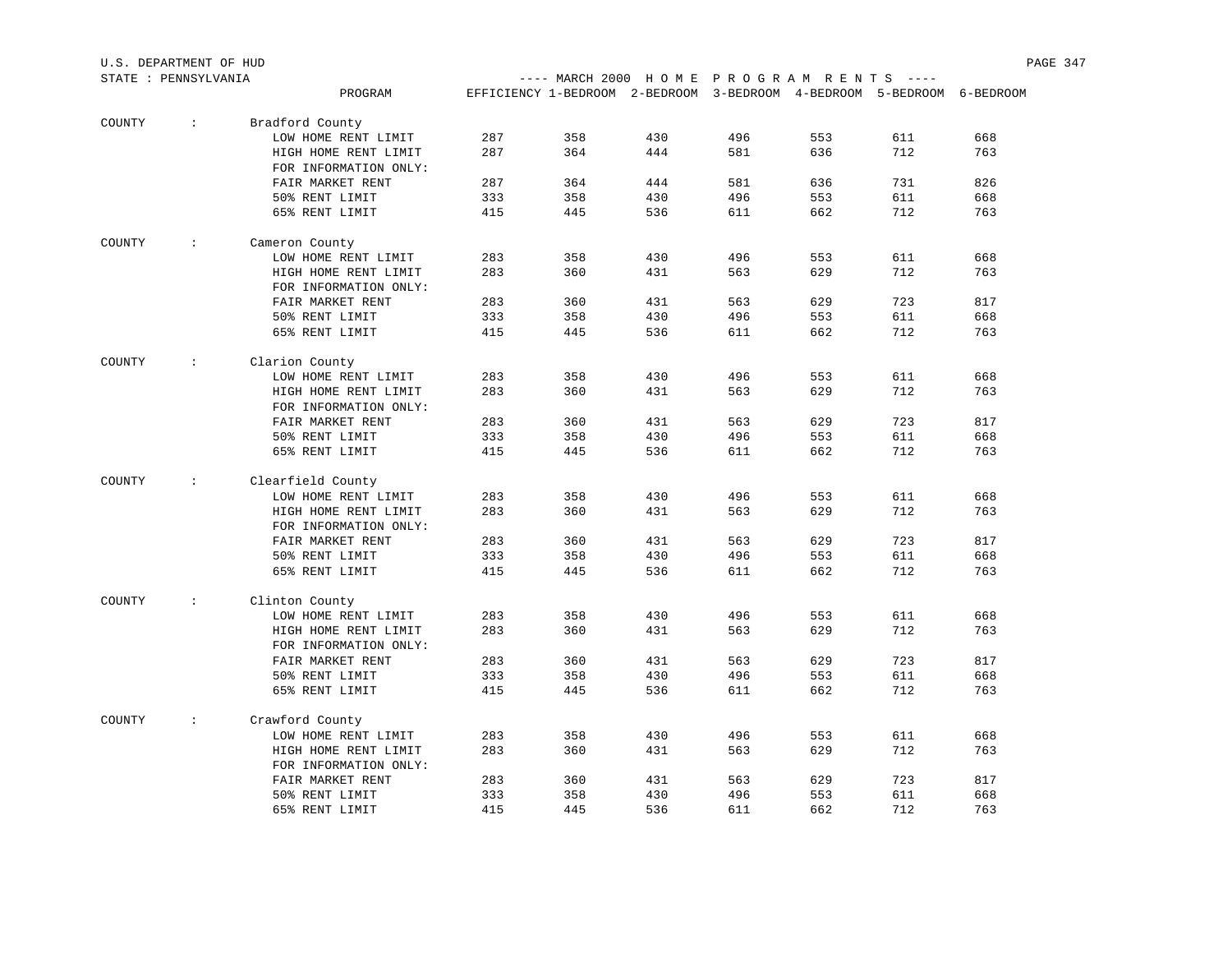| STATE : PENNSYLVANIA |                   |                       |     |     |                                                                        |     | ---- MARCH 2000 HOME PROGRAM RENTS ---- |     |     |  |  |
|----------------------|-------------------|-----------------------|-----|-----|------------------------------------------------------------------------|-----|-----------------------------------------|-----|-----|--|--|
|                      |                   | PROGRAM               |     |     | EFFICIENCY 1-BEDROOM 2-BEDROOM 3-BEDROOM 4-BEDROOM 5-BEDROOM 6-BEDROOM |     |                                         |     |     |  |  |
| COUNTY               | $\cdot$ :         | Elk County            |     |     |                                                                        |     |                                         |     |     |  |  |
|                      |                   | LOW HOME RENT LIMIT   | 283 | 360 | 431                                                                    | 525 | 586                                     | 646 | 707 |  |  |
|                      |                   | HIGH HOME RENT LIMIT  | 283 | 360 | 431                                                                    | 563 | 629                                     | 723 | 812 |  |  |
|                      |                   | FOR INFORMATION ONLY: |     |     |                                                                        |     |                                         |     |     |  |  |
|                      |                   | FAIR MARKET RENT      | 283 | 360 | 431                                                                    | 563 | 629                                     | 723 | 817 |  |  |
|                      |                   | 50% RENT LIMIT        | 353 | 378 | 455                                                                    | 525 | 586                                     | 646 | 707 |  |  |
|                      |                   | 65% RENT LIMIT        | 440 | 472 | 569                                                                    | 648 | 703                                     | 758 | 812 |  |  |
| COUNTY               | $\sim$ 1.1        | Forest County         |     |     |                                                                        |     |                                         |     |     |  |  |
|                      |                   | LOW HOME RENT LIMIT   | 283 | 358 | 430                                                                    | 496 | 553                                     | 611 | 668 |  |  |
|                      |                   | HIGH HOME RENT LIMIT  | 283 | 360 | 431                                                                    | 563 | 629                                     | 712 | 763 |  |  |
|                      |                   | FOR INFORMATION ONLY: |     |     |                                                                        |     |                                         |     |     |  |  |
|                      |                   | FAIR MARKET RENT      | 283 | 360 | 431                                                                    | 563 | 629                                     | 723 | 817 |  |  |
|                      |                   | 50% RENT LIMIT        | 333 | 358 | 430                                                                    | 496 | 553                                     | 611 | 668 |  |  |
|                      |                   | 65% RENT LIMIT        | 415 | 445 | 536                                                                    | 611 | 662                                     | 712 | 763 |  |  |
| COUNTY               | $\sim$ 100 $\sim$ | Franklin County       |     |     |                                                                        |     |                                         |     |     |  |  |
|                      |                   | LOW HOME RENT LIMIT   | 283 | 360 | 437                                                                    | 546 | 608                                     | 671 | 735 |  |  |
|                      |                   | HIGH HOME RENT LIMIT  | 283 | 360 | 437                                                                    | 602 | 629                                     | 723 | 817 |  |  |
|                      |                   | FOR INFORMATION ONLY: |     |     |                                                                        |     |                                         |     |     |  |  |
|                      |                   | FAIR MARKET RENT      | 283 | 360 | 437                                                                    | 602 | 629                                     | 723 | 817 |  |  |
|                      |                   | 50% RENT LIMIT        | 367 | 393 | 472                                                                    | 546 | 608                                     | 671 | 735 |  |  |
|                      |                   | 65% RENT LIMIT        | 457 | 491 | 591                                                                    | 676 | 733                                     | 791 | 849 |  |  |
| COUNTY               | $\mathcal{L}$     | Fulton County         |     |     |                                                                        |     |                                         |     |     |  |  |
|                      |                   | LOW HOME RENT LIMIT   | 283 | 360 | 431                                                                    | 513 | 572                                     | 631 | 691 |  |  |
|                      |                   | HIGH HOME RENT LIMIT  | 283 | 360 | 431                                                                    | 563 | 629                                     | 723 | 791 |  |  |
|                      |                   | FOR INFORMATION ONLY: |     |     |                                                                        |     |                                         |     |     |  |  |
|                      |                   | FAIR MARKET RENT      | 283 | 360 | 431                                                                    | 563 | 629                                     | 723 | 817 |  |  |
|                      |                   | 50% RENT LIMIT        | 346 | 370 | 445                                                                    | 513 | 572                                     | 631 | 691 |  |  |
|                      |                   | 65% RENT LIMIT        | 428 | 461 | 555                                                                    | 633 | 687                                     | 739 | 791 |  |  |
| COUNTY               | $\mathbb{R}^n$    | Greene County         |     |     |                                                                        |     |                                         |     |     |  |  |
|                      |                   | LOW HOME RENT LIMIT   | 283 | 358 | 430                                                                    | 496 | 553                                     | 611 | 668 |  |  |
|                      |                   | HIGH HOME RENT LIMIT  | 283 | 360 | 431                                                                    | 563 | 629                                     | 712 | 763 |  |  |
|                      |                   | FOR INFORMATION ONLY: |     |     |                                                                        |     |                                         |     |     |  |  |
|                      |                   | FAIR MARKET RENT      | 283 | 360 | 431                                                                    | 563 | 629                                     | 723 | 817 |  |  |
|                      |                   | 50% RENT LIMIT        | 333 | 358 | 430                                                                    | 496 | 553                                     | 611 | 668 |  |  |
|                      |                   | 65% RENT LIMIT        | 415 | 445 | 536                                                                    | 611 | 662                                     | 712 | 763 |  |  |
| COUNTY               | $\cdot$ :         | Huntingdon County     |     |     |                                                                        |     |                                         |     |     |  |  |
|                      |                   | LOW HOME RENT LIMIT   | 283 | 360 | 431                                                                    | 506 | 565                                     | 624 | 682 |  |  |
|                      |                   | HIGH HOME RENT LIMIT  | 283 | 360 | 431                                                                    | 563 | 629                                     | 723 | 781 |  |  |
|                      |                   | FOR INFORMATION ONLY: |     |     |                                                                        |     |                                         |     |     |  |  |
|                      |                   | FAIR MARKET RENT      | 283 | 360 | 431                                                                    | 563 | 629                                     | 723 | 817 |  |  |
|                      |                   | 50% RENT LIMIT        | 341 | 365 | 438                                                                    | 506 | 565                                     | 624 | 682 |  |  |
|                      |                   | 65% RENT LIMIT        | 423 | 455 | 548                                                                    | 625 | 677                                     | 729 | 781 |  |  |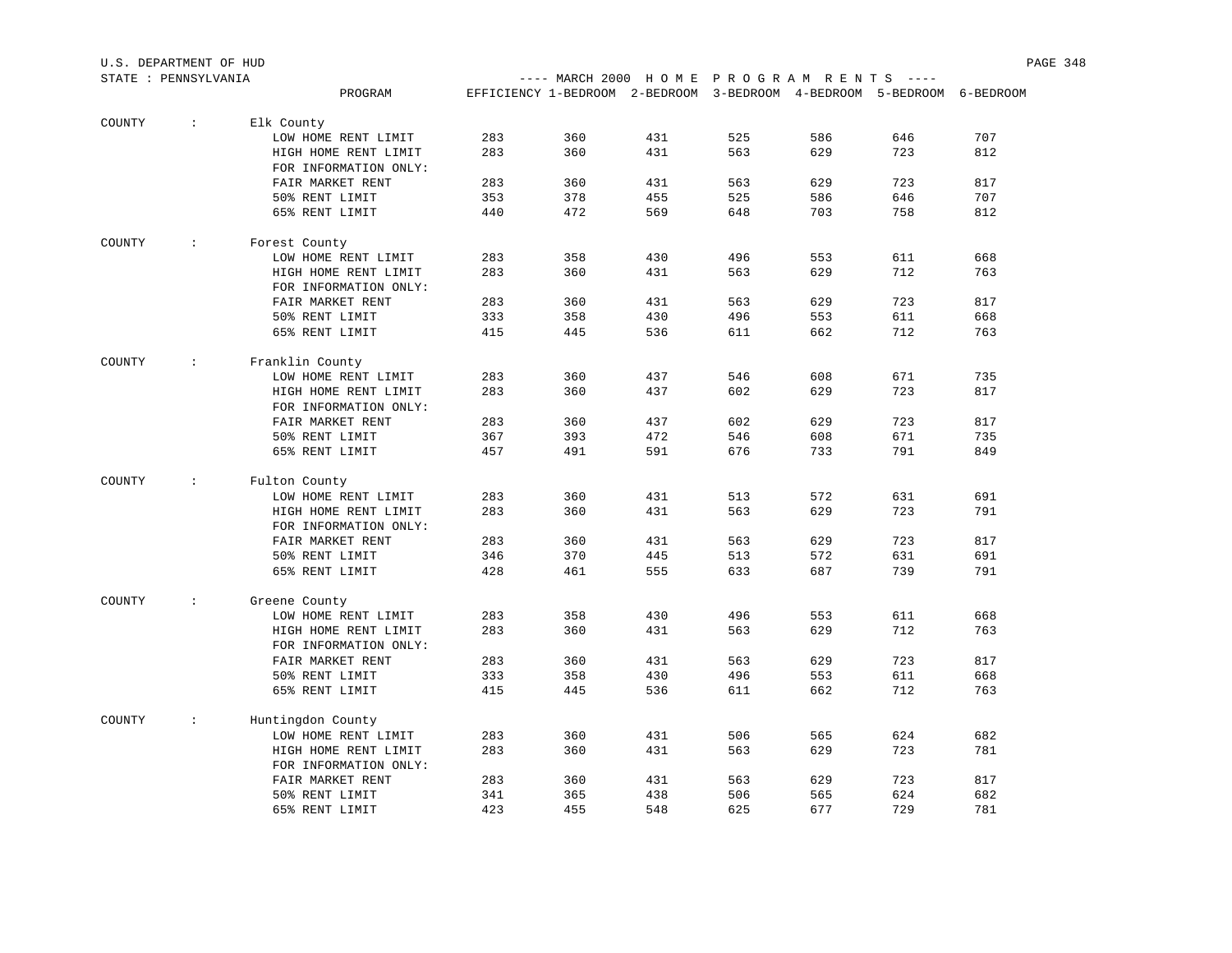| STATE : PENNSYLVANIA |                         |                       |            |                                                                        |            |            | ---- MARCH 2000 HOME PROGRAM RENTS ---- |            |            |  |  |
|----------------------|-------------------------|-----------------------|------------|------------------------------------------------------------------------|------------|------------|-----------------------------------------|------------|------------|--|--|
|                      |                         | PROGRAM               |            | EFFICIENCY 1-BEDROOM 2-BEDROOM 3-BEDROOM 4-BEDROOM 5-BEDROOM 6-BEDROOM |            |            |                                         |            |            |  |  |
|                      |                         |                       |            |                                                                        |            |            |                                         |            |            |  |  |
| COUNTY               | <b>Contractor</b>       | Indiana County        |            |                                                                        |            |            |                                         |            |            |  |  |
|                      |                         | LOW HOME RENT LIMIT   | 325        | 358                                                                    | 430        | 496        | 553                                     | 611        | 668        |  |  |
|                      |                         | HIGH HOME RENT LIMIT  | 325        | 362                                                                    | 431        | 563        | 629                                     | 712        | 763        |  |  |
|                      |                         | FOR INFORMATION ONLY: |            |                                                                        |            |            |                                         |            |            |  |  |
|                      |                         | FAIR MARKET RENT      | 325        | 362                                                                    | 431        | 563        | 629                                     | 723        | 817        |  |  |
|                      |                         | 50% RENT LIMIT        | 333        | 358                                                                    | 430        | 496        | 553                                     | 611        | 668        |  |  |
|                      |                         | 65% RENT LIMIT        | 415        | 445                                                                    | 536        | 611        | 662                                     | 712        | 763        |  |  |
| COUNTY               | <b>Contractor</b>       | Jefferson County      |            |                                                                        |            |            |                                         |            |            |  |  |
|                      |                         | LOW HOME RENT LIMIT   | 283        | 358                                                                    | 430        | 496        | 553                                     | 611        | 668        |  |  |
|                      |                         | HIGH HOME RENT LIMIT  | 283        | 360                                                                    | 431        | 563        | 629                                     | 712        | 763        |  |  |
|                      |                         | FOR INFORMATION ONLY: |            |                                                                        |            |            |                                         |            |            |  |  |
|                      |                         | FAIR MARKET RENT      | 283        | 360                                                                    | 431        | 563        | 629                                     | 723        | 817        |  |  |
|                      |                         | 50% RENT LIMIT        | 333        | 358                                                                    | 430        | 496        | 553                                     | 611        | 668        |  |  |
|                      |                         | 65% RENT LIMIT        | 415        | 445                                                                    | 536        | 611        | 662                                     | 712        | 763        |  |  |
|                      |                         |                       |            |                                                                        |            |            |                                         |            |            |  |  |
| COUNTY               | $\sim 100$              | Juniata County        |            |                                                                        |            |            |                                         |            |            |  |  |
|                      |                         | LOW HOME RENT LIMIT   | 283        | 360                                                                    | 431        | 522        | 582                                     | 643        | 703<br>809 |  |  |
|                      |                         | HIGH HOME RENT LIMIT  | 283        | 360                                                                    | 431        | 563        | 629                                     | 723        |            |  |  |
|                      |                         | FOR INFORMATION ONLY: |            |                                                                        |            |            |                                         |            |            |  |  |
|                      |                         | FAIR MARKET RENT      | 283        | 360                                                                    | 431        | 563        | 629                                     | 723        | 817        |  |  |
|                      |                         | 50% RENT LIMIT        | 351        | 376                                                                    | 452        | 522        | 582                                     | 643        | 703        |  |  |
|                      |                         | 65% RENT LIMIT        | 437        | 470                                                                    | 565        | 645        | 700                                     | 754        | 809        |  |  |
| COUNTY               | $\sim 100$ M $_{\odot}$ | Lawrence County       |            |                                                                        |            |            |                                         |            |            |  |  |
|                      |                         | LOW HOME RENT LIMIT   | 283        | 358                                                                    | 430        | 496        | 553                                     | 611        | 668        |  |  |
|                      |                         | HIGH HOME RENT LIMIT  | 283        | 360                                                                    | 431        | 563        | 629                                     | 712        | 763        |  |  |
|                      |                         | FOR INFORMATION ONLY: |            |                                                                        |            |            |                                         |            |            |  |  |
|                      |                         | FAIR MARKET RENT      | 283        | 360                                                                    | 431        | 563        | 629                                     | 723        | 817        |  |  |
|                      |                         | 50% RENT LIMIT        | 333        | 358                                                                    | 430        | 496        | 553                                     | 611        | 668        |  |  |
|                      |                         | 65% RENT LIMIT        | 415        | 445                                                                    | 536        | 611        | 662                                     | 712        | 763        |  |  |
|                      |                         |                       |            |                                                                        |            |            |                                         |            |            |  |  |
| COUNTY               | $\sim 100$              | Mc Kean County        | 283        | 362                                                                    | 431        | 504        | 562                                     | 620        | 679        |  |  |
|                      |                         | LOW HOME RENT LIMIT   | 283        | 362                                                                    | 431        | 563        | 629                                     | 723        | 776        |  |  |
|                      |                         | HIGH HOME RENT LIMIT  |            |                                                                        |            |            |                                         |            |            |  |  |
|                      |                         | FOR INFORMATION ONLY: |            |                                                                        |            |            | 629                                     | 723        | 817        |  |  |
|                      |                         | FAIR MARKET RENT      | 283        | 362                                                                    | 431        | 563<br>504 |                                         |            |            |  |  |
|                      |                         | 50% RENT LIMIT        | 340<br>421 | 363                                                                    | 436<br>545 | 621        | 562<br>673                              | 620<br>724 | 679<br>776 |  |  |
|                      |                         | 65% RENT LIMIT        |            | 453                                                                    |            |            |                                         |            |            |  |  |
| COUNTY               | $\sim 100$              | Mifflin County        |            |                                                                        |            |            |                                         |            |            |  |  |
|                      |                         | LOW HOME RENT LIMIT   | 315        | 358                                                                    | 430        | 496        | 553                                     | 611        | 668        |  |  |
|                      |                         | HIGH HOME RENT LIMIT  | 315        | 360                                                                    | 431        | 563        | 629                                     | 712        | 763        |  |  |
|                      |                         | FOR INFORMATION ONLY: |            |                                                                        |            |            |                                         |            |            |  |  |
|                      |                         | FAIR MARKET RENT      | 315        | 360                                                                    | 431        | 563        | 629                                     | 723        | 817        |  |  |
|                      |                         | 50% RENT LIMIT        | 333        | 358                                                                    | 430        | 496        | 553                                     | 611        | 668        |  |  |
|                      |                         | 65% RENT LIMIT        | 415        | 445                                                                    | 536        | 611        | 662                                     | 712        | 763        |  |  |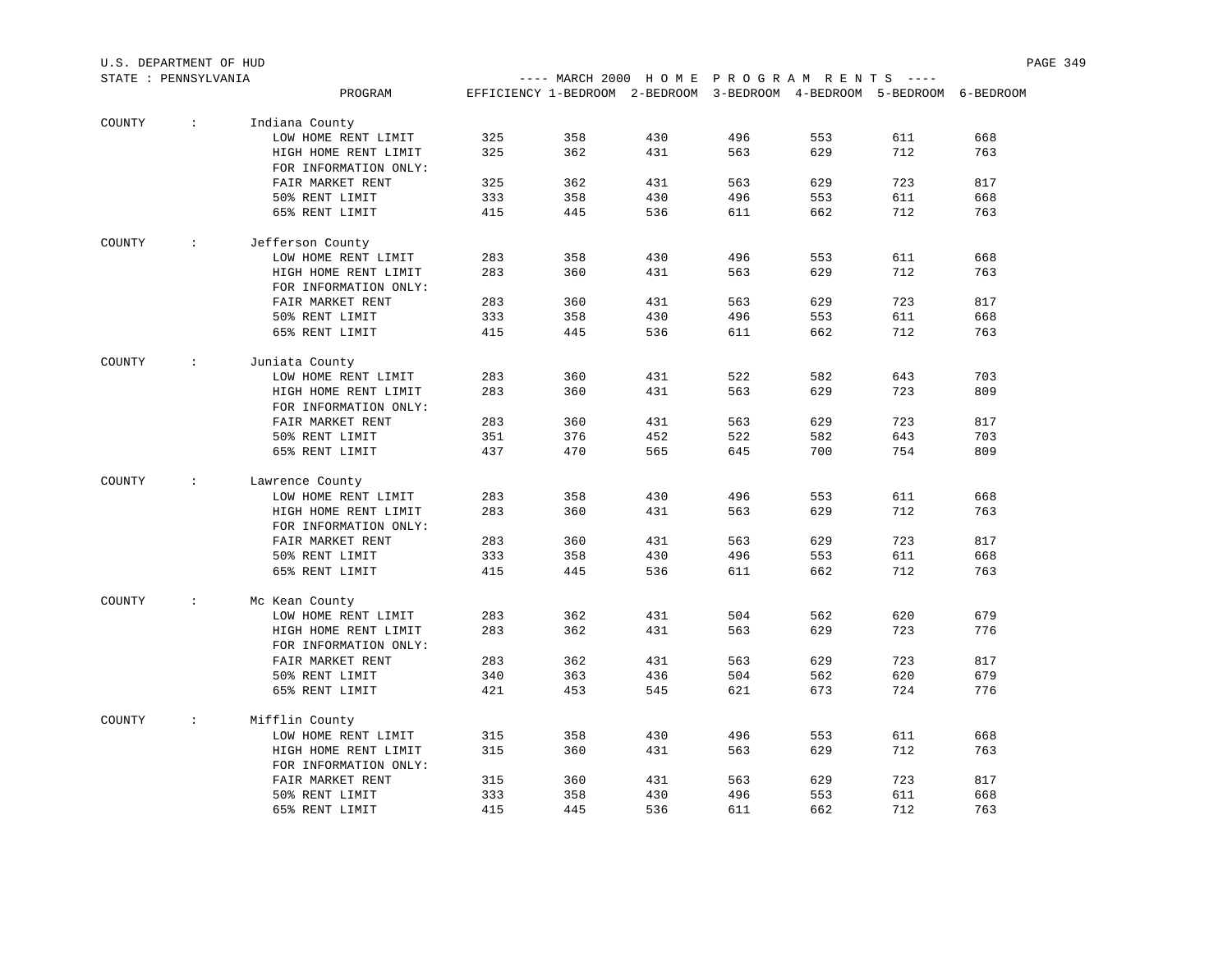|        |                      | PROGRAM                                       |     |     |     |     |      | EFFICIENCY 1-BEDROOM 2-BEDROOM 3-BEDROOM 4-BEDROOM 5-BEDROOM | 6-BEDROOM |
|--------|----------------------|-----------------------------------------------|-----|-----|-----|-----|------|--------------------------------------------------------------|-----------|
| COUNTY | $\ddot{\phantom{a}}$ | Monroe County                                 |     |     |     |     |      |                                                              |           |
|        |                      | LOW HOME RENT LIMIT                           | 415 | 444 | 533 | 616 | 687  | 758                                                          | 829       |
|        |                      | HIGH HOME RENT LIMIT<br>FOR INFORMATION ONLY: | 453 | 540 | 667 | 766 | 836  | 903                                                          | 972       |
|        |                      | FAIR MARKET RENT                              | 453 | 540 | 667 | 911 | 1018 | 1170                                                         | 1323      |
|        |                      | 50% RENT LIMIT                                | 415 | 444 | 533 | 616 | 687  | 758                                                          | 829       |
|        |                      | 65% RENT LIMIT                                | 518 | 557 | 671 | 766 | 836  | 903                                                          | 972       |
| COUNTY | $\ddot{\phantom{a}}$ | Montour County                                |     |     |     |     |      |                                                              |           |
|        |                      | LOW HOME RENT LIMIT                           | 335 | 360 | 453 | 565 | 631  | 695                                                          | 761       |
|        |                      | HIGH HOME RENT LIMIT<br>FOR INFORMATION ONLY: | 335 | 360 | 453 | 629 | 743  | 822                                                          | 882       |
|        |                      | FAIR MARKET RENT                              | 335 | 360 | 453 | 629 | 743  | 854                                                          | 965       |
|        |                      | 50% RENT LIMIT                                | 381 | 408 | 490 | 565 | 631  | 695                                                          | 761       |
|        |                      | 65% RENT LIMIT                                | 475 | 510 | 614 | 701 | 762  | 822                                                          | 882       |
| COUNTY | $\ddot{\phantom{a}}$ | Northumberland County                         |     |     |     |     |      |                                                              |           |
|        |                      | LOW HOME RENT LIMIT                           | 299 | 358 | 430 | 496 | 553  | 611                                                          | 668       |
|        |                      | HIGH HOME RENT LIMIT<br>FOR INFORMATION ONLY: | 299 | 378 | 462 | 611 | 662  | 712                                                          | 763       |
|        |                      | FAIR MARKET RENT                              | 299 | 378 | 462 | 614 | 683  | 785                                                          | 887       |
|        |                      | 50% RENT LIMIT                                | 333 | 358 | 430 | 496 | 553  | 611                                                          | 668       |
|        |                      | 65% RENT LIMIT                                | 415 | 445 | 536 | 611 | 662  | 712                                                          | 763       |
| COUNTY | $\ddot{\phantom{a}}$ | Potter County                                 |     |     |     |     |      |                                                              |           |
|        |                      | LOW HOME RENT LIMIT                           | 283 | 358 | 430 | 496 | 553  | 611                                                          | 668       |
|        |                      | HIGH HOME RENT LIMIT                          | 283 | 360 | 431 | 563 | 629  | 712                                                          | 763       |
|        |                      | FOR INFORMATION ONLY:                         |     |     |     |     |      |                                                              |           |
|        |                      | FAIR MARKET RENT                              | 283 | 360 | 431 | 563 | 629  | 723                                                          | 817       |
|        |                      | 50% RENT LIMIT                                | 333 | 358 | 430 | 496 | 553  | 611                                                          | 668       |
|        |                      | 65% RENT LIMIT                                | 415 | 445 | 536 | 611 | 662  | 712                                                          | 763       |
| COUNTY | $\ddot{\phantom{a}}$ | Schuylkill County                             | 283 | 360 | 449 | 520 | 580  | 640                                                          | 700       |
|        |                      | LOW HOME RENT LIMIT                           |     |     |     |     |      | 723                                                          | 804       |
|        |                      | HIGH HOME RENT LIMIT                          | 283 | 360 | 449 | 563 | 629  |                                                              |           |
|        |                      | FOR INFORMATION ONLY:                         |     |     |     |     |      |                                                              |           |
|        |                      | FAIR MARKET RENT                              | 283 | 360 | 449 | 563 | 629  | 723                                                          | 817       |
|        |                      | 50% RENT LIMIT                                | 350 | 375 | 450 | 520 | 580  | 640                                                          | 700       |
|        |                      | 65% RENT LIMIT                                | 435 | 467 | 563 | 642 | 696  | 749                                                          | 804       |
| COUNTY | $\ddot{\phantom{a}}$ | Snyder County<br>LOW HOME RENT LIMIT          | 341 | 360 | 432 | 530 | 591  | 653                                                          | 714       |
|        |                      | HIGH HOME RENT LIMIT                          | 341 | 360 | 432 | 563 | 629  | 723                                                          | 817       |
|        |                      | FOR INFORMATION ONLY:                         |     |     |     |     |      |                                                              |           |
|        |                      | FAIR MARKET RENT                              | 341 | 360 | 432 | 563 | 629  | 723                                                          | 817       |
|        |                      | 50% RENT LIMIT                                | 357 | 382 | 458 | 530 | 591  | 653                                                          | 714       |
|        |                      | 65% RENT LIMIT                                | 443 | 476 | 574 | 655 | 711  | 766                                                          | 821       |

U.S. DEPARTMENT OF HUD PAGE 350

---- MARCH 2000 H O M E P R O G R A M R E N T S ----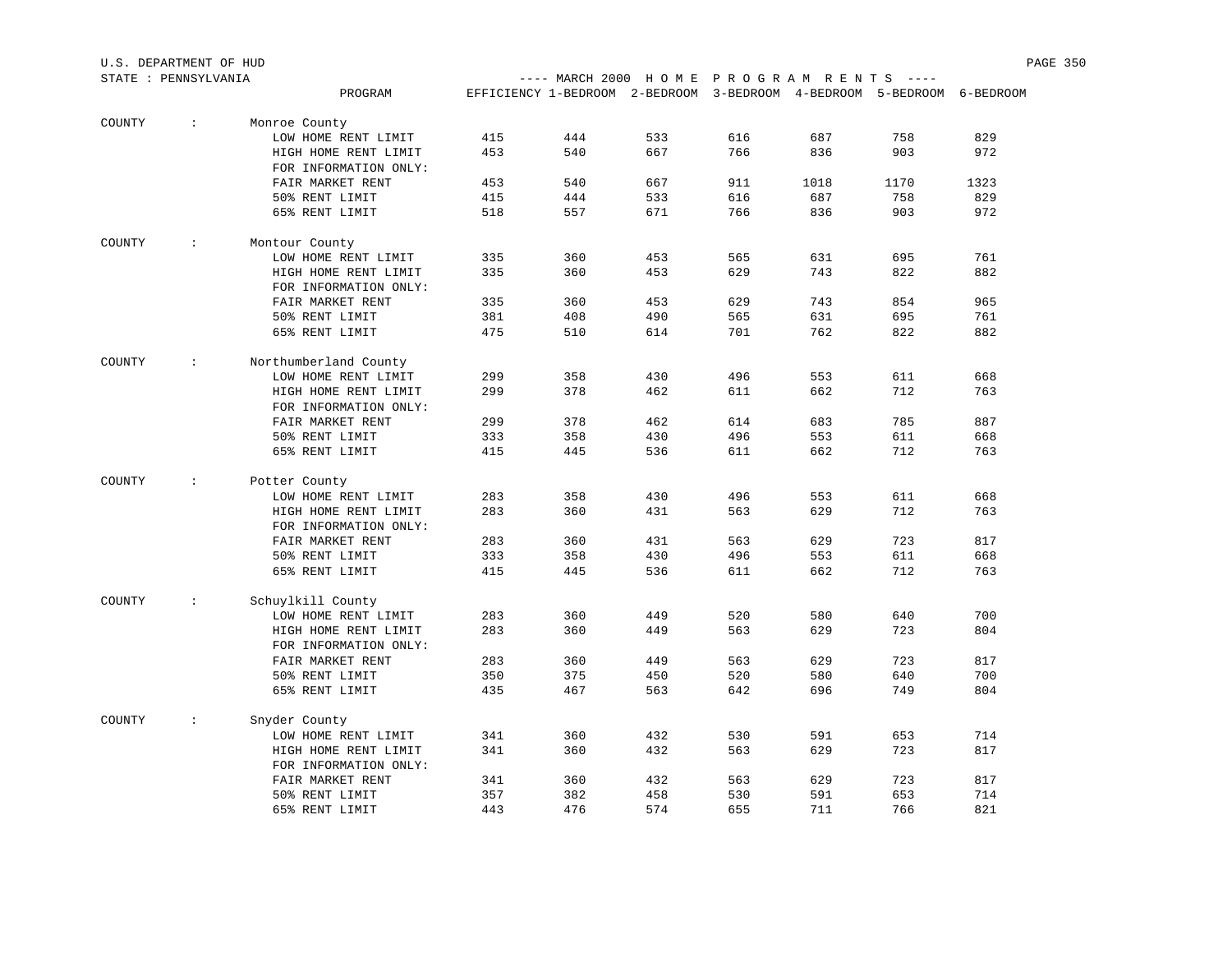| STATE : PENNSYLVANIA |               |                                               |     |     |                                                                        |     | ---- MARCH 2000 HOME PROGRAM RENTS ---- |     |      |  |  |
|----------------------|---------------|-----------------------------------------------|-----|-----|------------------------------------------------------------------------|-----|-----------------------------------------|-----|------|--|--|
|                      |               | PROGRAM                                       |     |     | EFFICIENCY 1-BEDROOM 2-BEDROOM 3-BEDROOM 4-BEDROOM 5-BEDROOM 6-BEDROOM |     |                                         |     |      |  |  |
| COUNTY               | $\div$        | Sullivan County                               |     |     |                                                                        |     |                                         |     |      |  |  |
|                      |               | LOW HOME RENT LIMIT                           | 283 | 358 | 430                                                                    | 496 | 553                                     | 611 | 668  |  |  |
|                      |               | HIGH HOME RENT LIMIT                          | 283 | 360 | 431                                                                    | 563 | 629                                     | 712 | 763  |  |  |
|                      |               | FOR INFORMATION ONLY:                         |     |     |                                                                        |     |                                         |     |      |  |  |
|                      |               | FAIR MARKET RENT                              | 283 | 360 | 431                                                                    | 563 | 629                                     | 723 | 817  |  |  |
|                      |               | 50% RENT LIMIT                                | 333 | 358 | 430                                                                    | 496 | 553                                     | 611 | 668  |  |  |
|                      |               | 65% RENT LIMIT                                | 415 | 445 | 536                                                                    | 611 | 662                                     | 712 | 763  |  |  |
| COUNTY               | $\sim 100$    | Susquehanna County                            |     |     |                                                                        |     |                                         |     |      |  |  |
|                      |               | LOW HOME RENT LIMIT                           | 333 | 358 | 430                                                                    | 496 | 553                                     | 611 | 668  |  |  |
|                      |               | HIGH HOME RENT LIMIT                          | 339 | 360 | 431                                                                    | 563 | 662                                     | 712 | 763  |  |  |
|                      |               | FOR INFORMATION ONLY:                         |     |     |                                                                        |     |                                         |     |      |  |  |
|                      |               | FAIR MARKET RENT                              | 339 | 360 | 431                                                                    | 563 | 668                                     | 768 | 868  |  |  |
|                      |               | 50% RENT LIMIT                                | 333 | 358 | 430                                                                    | 496 | 553                                     | 611 | 668  |  |  |
|                      |               | 65% RENT LIMIT                                | 415 | 445 | 536                                                                    | 611 | 662                                     | 712 | 763  |  |  |
| COUNTY               | $\sim 100$    | Tioga County                                  |     |     |                                                                        |     |                                         |     |      |  |  |
|                      |               | LOW HOME RENT LIMIT                           | 283 | 358 | 430                                                                    | 496 | 553                                     | 611 | 668  |  |  |
|                      |               | HIGH HOME RENT LIMIT                          | 283 | 360 | 431                                                                    | 563 | 629                                     | 712 | 763  |  |  |
|                      |               | FOR INFORMATION ONLY:                         |     |     |                                                                        |     |                                         |     |      |  |  |
|                      |               | FAIR MARKET RENT                              | 283 | 360 | 431                                                                    | 563 | 629                                     | 723 | 817  |  |  |
|                      |               | 50% RENT LIMIT                                | 333 | 358 | 430                                                                    | 496 | 553                                     | 611 | 668  |  |  |
|                      |               | 65% RENT LIMIT                                | 415 | 445 | 536                                                                    | 611 | 662                                     | 712 | 763  |  |  |
| COUNTY               | $\sim$ $\sim$ | Union County                                  |     |     |                                                                        |     |                                         |     |      |  |  |
|                      |               | LOW HOME RENT LIMIT                           | 342 | 410 | 491                                                                    | 568 | 633                                     | 699 | 764  |  |  |
|                      |               | HIGH HOME RENT LIMIT                          | 342 | 454 | 567                                                                    | 704 | 766                                     | 826 | 888  |  |  |
|                      |               | FOR INFORMATION ONLY:                         |     |     |                                                                        |     |                                         |     |      |  |  |
|                      |               | FAIR MARKET RENT                              | 342 | 454 | 567                                                                    | 709 | 792                                     | 910 | 1029 |  |  |
|                      |               | 50% RENT LIMIT                                | 382 | 410 | 491                                                                    | 568 | 633                                     | 699 | 764  |  |  |
|                      |               | 65% RENT LIMIT                                | 477 | 512 | 616                                                                    | 704 | 766                                     | 826 | 888  |  |  |
| COUNTY               | $\sim$ $\sim$ | Venango County                                |     |     |                                                                        |     |                                         |     |      |  |  |
|                      |               | LOW HOME RENT LIMIT                           | 283 | 358 | 430                                                                    | 496 | 553                                     | 611 | 668  |  |  |
|                      |               | HIGH HOME RENT LIMIT                          | 283 | 360 | 431                                                                    | 563 | 629                                     | 712 | 763  |  |  |
|                      |               | FOR INFORMATION ONLY:                         |     |     |                                                                        |     |                                         |     |      |  |  |
|                      |               | FAIR MARKET RENT                              | 283 | 360 | 431                                                                    | 563 | 629                                     | 723 | 817  |  |  |
|                      |               | 50% RENT LIMIT                                | 333 | 358 | 430                                                                    | 496 | 553                                     | 611 | 668  |  |  |
|                      |               | 65% RENT LIMIT                                | 415 | 445 | 536                                                                    | 611 | 662                                     | 712 | 763  |  |  |
| COUNTY               | $\cdot$ :     | Warren County                                 |     |     |                                                                        |     |                                         |     |      |  |  |
|                      |               | LOW HOME RENT LIMIT                           | 283 | 360 | 431                                                                    | 535 | 597                                     | 659 | 721  |  |  |
|                      |               | HIGH HOME RENT LIMIT<br>FOR INFORMATION ONLY: | 283 | 360 | 431                                                                    | 563 | 629                                     | 723 | 817  |  |  |
|                      |               | FAIR MARKET RENT                              | 283 | 360 | 431                                                                    | 563 | 629                                     | 723 | 817  |  |  |
|                      |               | 50% RENT LIMIT                                | 360 | 386 | 463                                                                    | 535 | 597                                     | 659 | 721  |  |  |
|                      |               | 65% RENT LIMIT                                | 448 | 481 | 580                                                                    | 662 | 718                                     | 774 | 832  |  |  |
|                      |               |                                               |     |     |                                                                        |     |                                         |     |      |  |  |